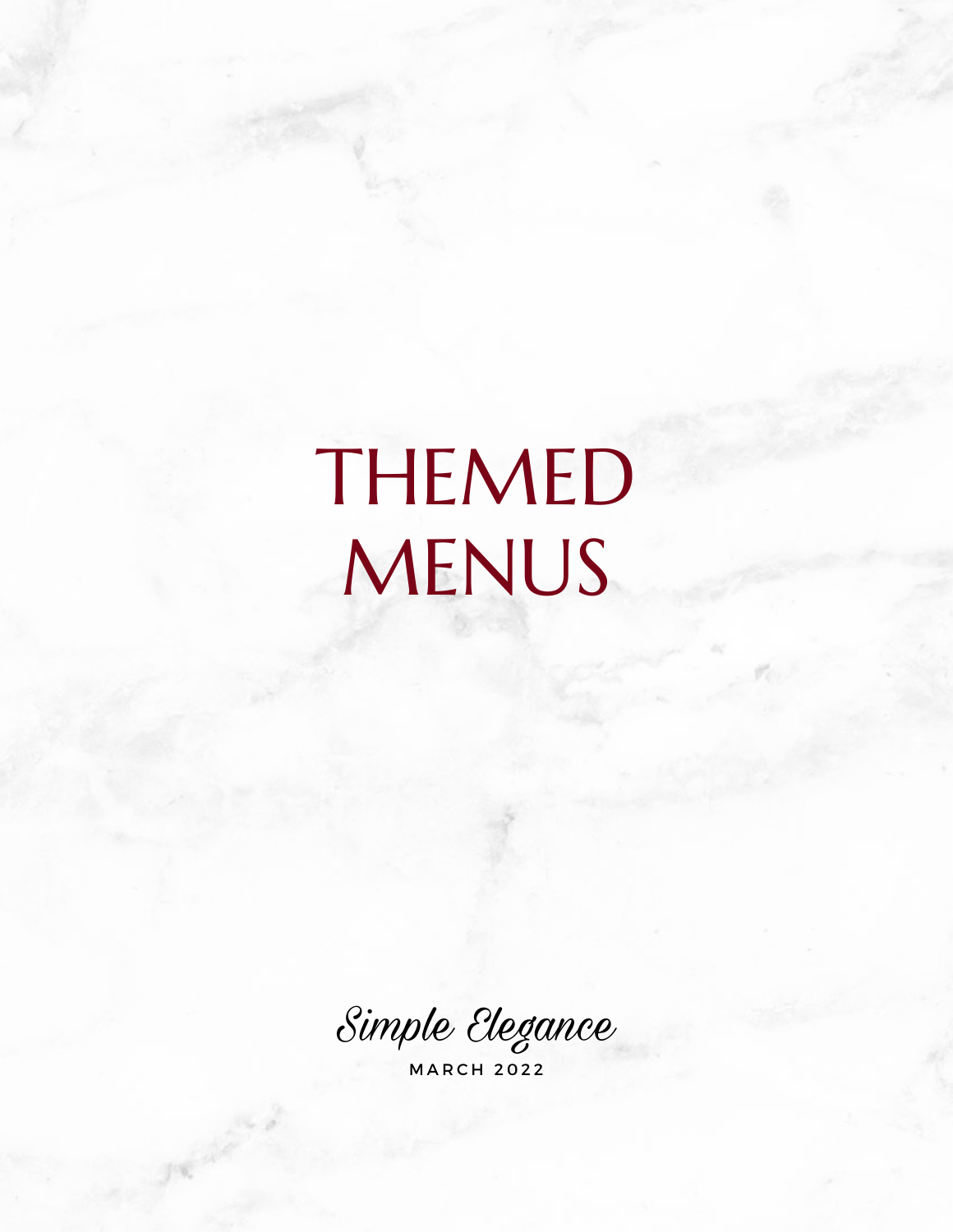

## Fresh & Hearty

Marinated Grilled Tri-Tip w/ Horseradish Aioli Sauce Chicken Piccata w/ Lemon Caper Sauce Garden Salad w/ Tomatoes, Cucumber, Croutons & Choice of Dressing Penne Pasta w/ Fresh Tomato Basil and Garlic Sauce Sprinkled w/ Parmesan Fresh Sauteed Vegetable Medley Bread and Butter 26

Great Grillin'

Grilled Beef Tri-Tip w/ BBQ Sauce Smoked Chicken Pieces Garden Salad w/ Tomatoes, Cucumber, Croutons & Choice of Dressing Macaroni and Cheese Buttered Corn Bread and Butter 25

Signature Buffet

Pan Seared Tenderloin Tips w/ Red Wine Mushroom Sauce Grilled Chicken Breast in a Sun-dried Tomato Cream Sauce Signature House Salad w/ Blue Cheese, Candied Walnuts, Cranberries, & Champagne Vinaigrette Green Beans w/ Roasted Shallot Butter Garlic Mashed Potatoes Bread and Butter 27

## Classic Buffet

Mediterranean Chicken w/ Artichokes, Sun-Dried Tomatoes, and Olives (GF) Marinated Grilled Tri-Tip w/ Bordelaise Sauce Caesar Salad w/ Freshly Grated Parmesan and Croutons Greek Pasta Salad Oven Roasted Rosemary Red Potatoes Fresh Sauteéd Vegetable Medley Bread and Butter

#### [WWW.SECATERING.COM](http://www.secatering.com/) | 925-718-8075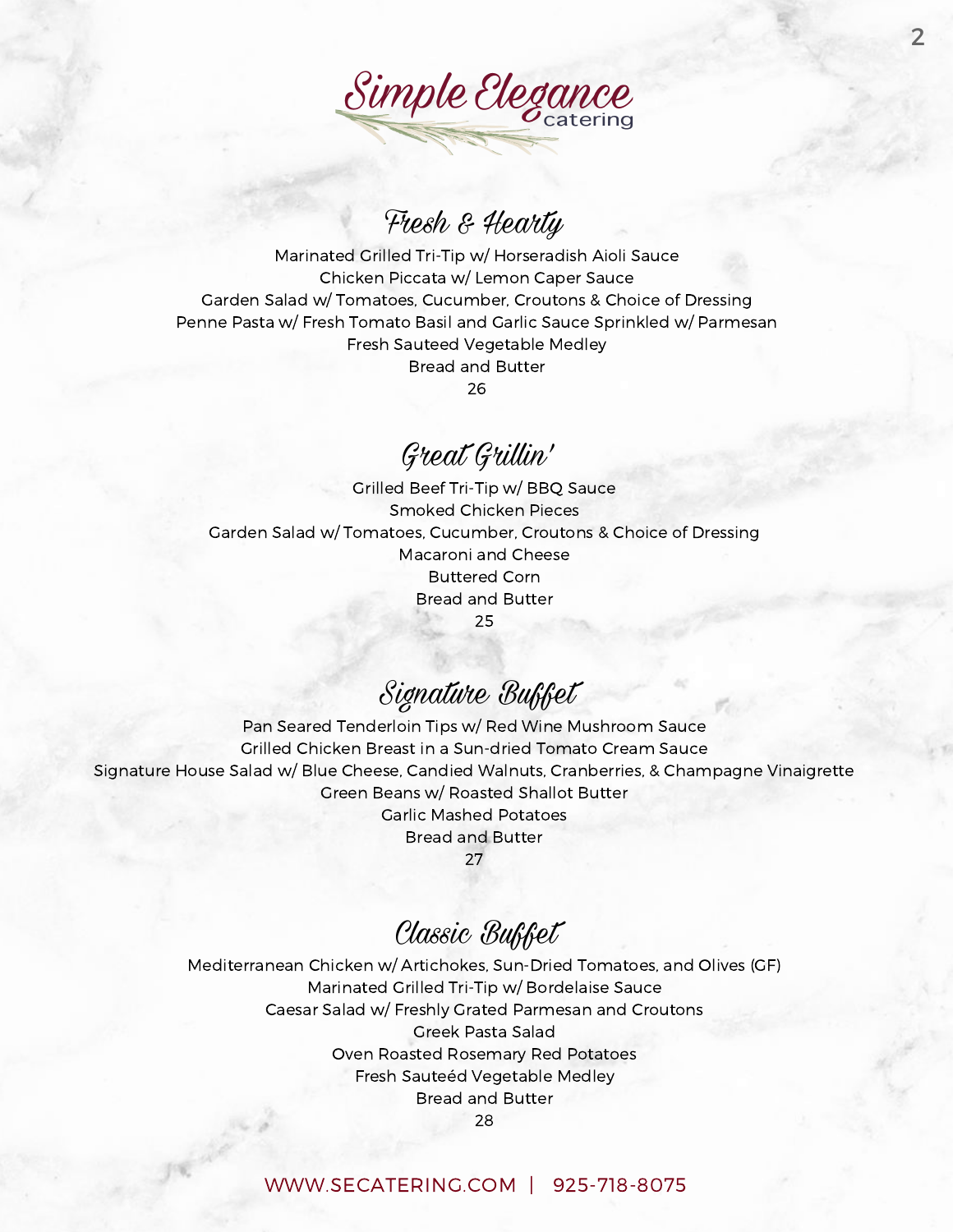

# Southwestern

Taco Salad w/ Southwestern Ranch Dressing Chicken Fajitas w/ Flour Tortillas Mexican Rice Cheese Quesadillas Chips and Salsa Garnish: Sour Cream, Salsa, and Shredded Cheese Combo Chicken and Beef Fajitas - add 2 Guacamole - add 2 22

## South of the Border

Taco Salad w/ Southwestern Ranch Dressing Chicken and/or Cheese Enchiladas Mexican Rice and Beans Chips and Salsa Guacamole - add 2 Sour Cream - add 1 20

Street Taco Bar

Build your own Chicken Tacos Cole Slaw Cheese Quesadillas Fresh Corn Tortillas Mexican Rice Black Beans Garnish: Salsa, Cilantro, and White Onion Homemade Red and Green Salsas Guacamole - add 2 Sour Cream - add 1 19

## Hawaiian Luau

Kalua Pork Teriyaki Chicken w/ Caramelized Onions and Grilled Pineapple Citrus Salad w/ Mandarin Oranges, Red Onions, Toasted Almonds, & Cider Vinaigrette Fried Rice and Vegetable Stir Fry Fruit Salad Sweet Rolls w/ Butter 25

#### [WWW.SECATERING.COM](http://www.secatering.com/) | 925-718-8075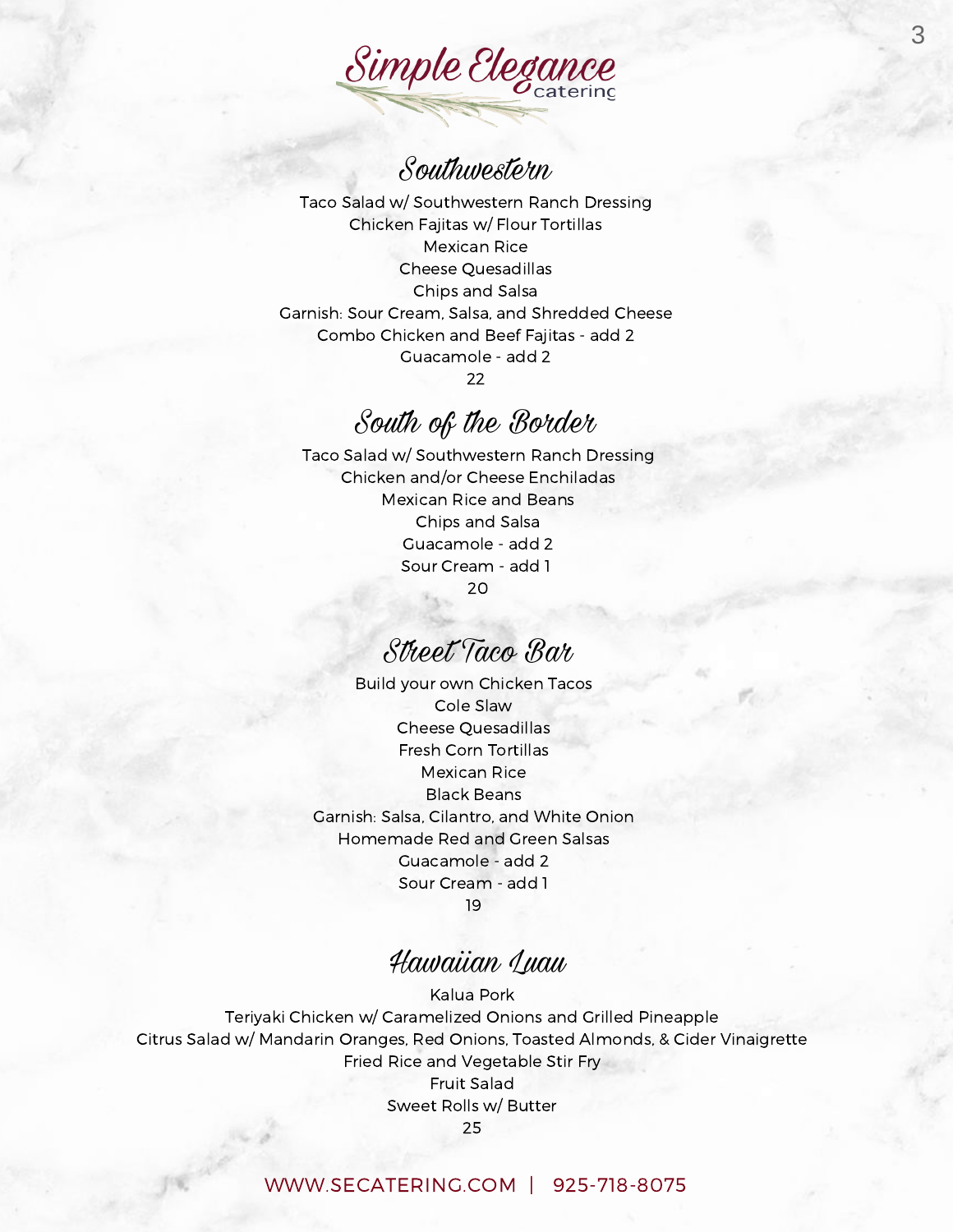

4

## Simple Pasta Bar

Garden Salad w/ Tomatoes, Cucumber, Croutons & Choice of Dressing Penne Pasta w/ Marinara and Alfredo Sauces Grilled Chicken **Meatballs** Fresh Grated Parmesan Cheese Fresh Sautéed Vegetable Medley Bread and Butter 18

## Vegetarian Delight

Pesto Cashew Cream Stuffed Eggplant (+) Kale and Shaved Brussels Sprout Salad w/ Parmesan and a Lemon Vinaigrette Grilled Vegetables Rice Pilaf Bread & Butter 20

Light Lunch

Orzo Salad w/ Roasted Red Peppers, Red Onions, Capers, Pine Nuts & Zucchini Spinach Salad w/ Pears, Pecans, and Goat Cheese Fresh Cut Fruit Salad Cucumber Bites w/ Creamy Herb Spread & Cherry Tomato Mini Croissant Sandwiches Mini Quiches Infused Water 21

Afternoon Tea Buffet

Assorted Teas Assorted Scones w/ Cream Cheese and Jam Tea Sandwiches Brie, Strawberry, Honey, & Basil Crostini Deviled Eggs Mini Quiches Assortment of Petit Fours, Mini Tarts, and Mini Cupcakes 23